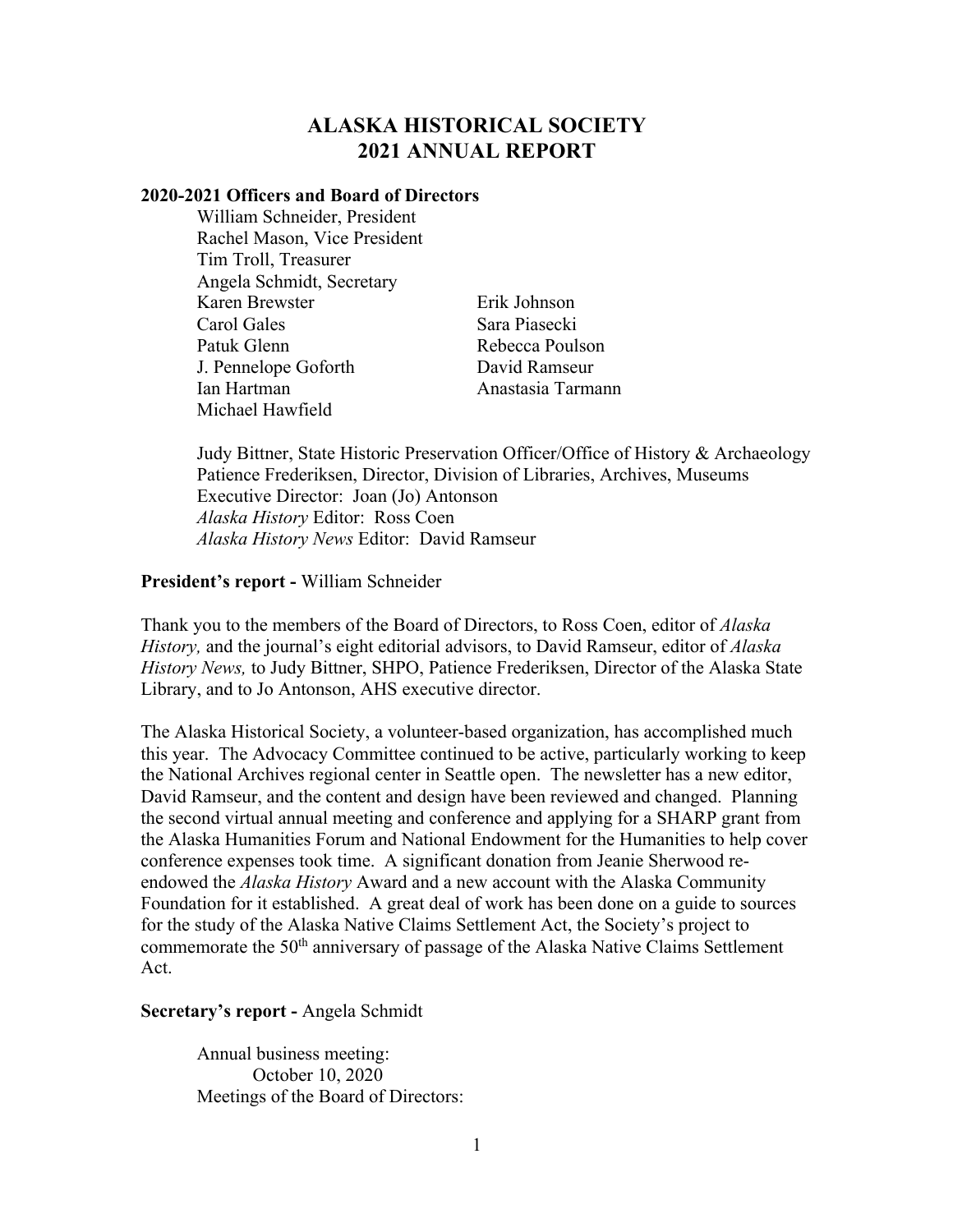October 22, 2020 January 19, 2021 April 5, 2021 July 8, 2021 September 27, 2021

## **Treasurer's report** - Tim Troll

The AHS has operating and savings accounts at WellsFargo, an endowment account and a dedicated account for our journal *Alaska History* with the Alaska Community Foundation, and a 30-year U.S. Treasury Bond designated for *Alaska History.*

Operating account balance as of October 14, 2021: \$32,605.15 [of this \$15,000 is for the Asper-Smith/Wohlforth project and \$500 for the Stepo! Project, so AHS general funds in this account are \$17,105.15.] Savings account: \$7,901.18 Alaska Community Foundation endowment fund: \$126,968.11 [of this  $$10,747.00$  spendable] Sherwood endowment (a 30-year U.S. Treasury bond for the *Alaska History* journal): \$13,000.00 [the bond's maturity date is May 15, 2030] Alaska Community Foundation *Alaska History* Fund Corpus: \$10,000 Total AHS assets as of October 14, 2021—less \$15,500: \$174,974.44

The 2020 IRS tax return was filed in August; Steve Scheaffer, CPA, Kerr, McVey, Scheaffer & Associates of Anchorage is our accountant.

The Society has insurance for its office, Board of Directors and executive director. The office is at 1501 W.  $36<sup>th</sup>$  St., #210, in Anchorage. Business license, non-profit registration and charitable organization registrations with the State of Alaska are current. Accounts with SAM.gov and CAGE for federal funds are current.

The Alaska Humanities Forum and National Endowment for the Humanities awarded the Society a \$7,500 SHARP grant to help mitigate the economic impacts of the pandemic.

Jeanie Sherwood re-endowed the *Alaska History* award with a \$10,000 donation last summer. The Finance Committee (Tim Troll, Mike Hawfield, Erik Johnson, Will Schneider and Jo Antonson) investigated several options for investing the funds and determined that establishing a dedicated *Alaska History* account through the Alaska Community Foundation was the best option. The Board of Directors approved the recommendation, and the fund has been created.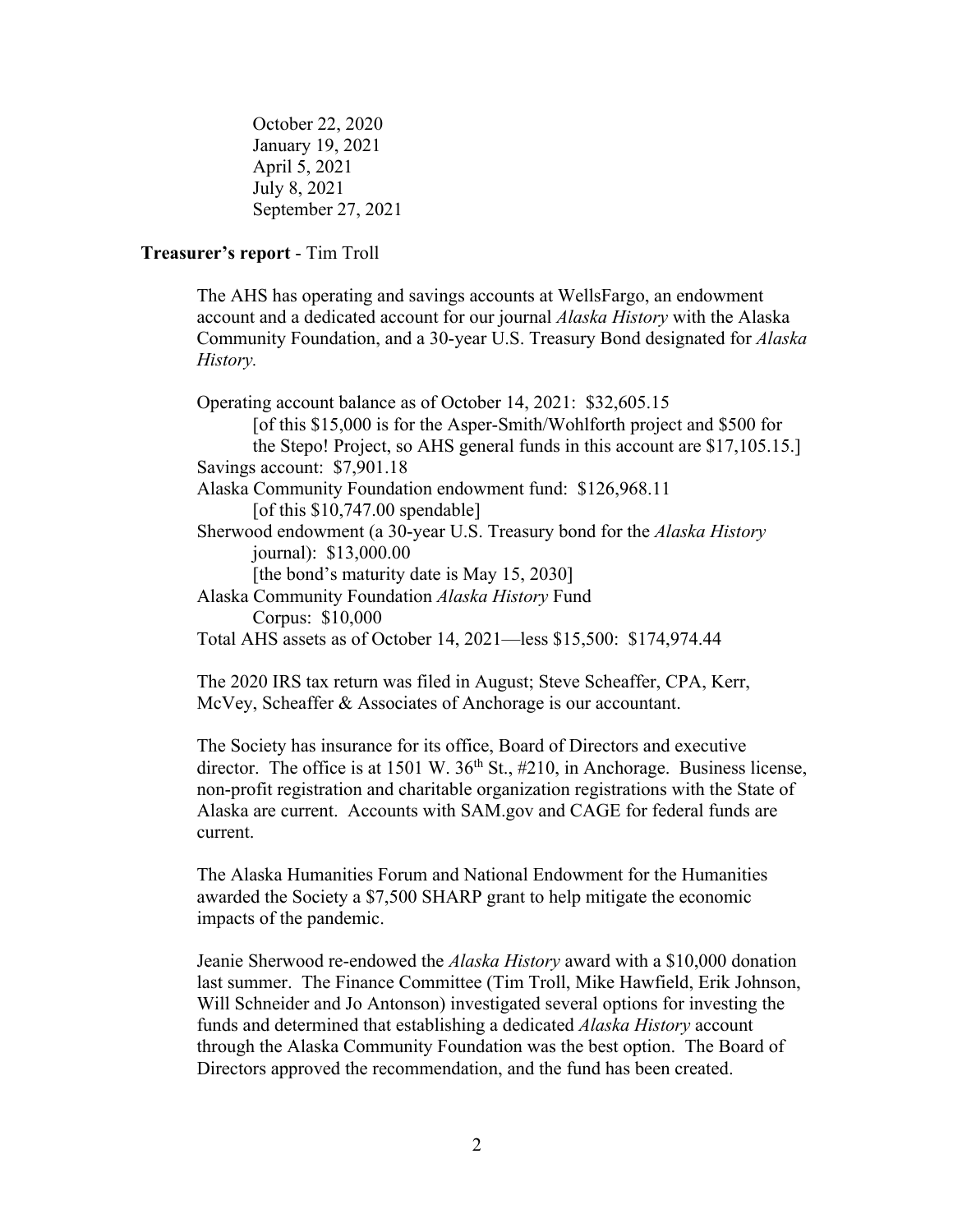A total of 61 individuals donated money to the Alaska Historical Society this year. A total of \$4,397.29 was donated to the endowment with the largest contributions from Karl Gurcke and Ron Inouye. Last year 37 individuals donated \$1,999.50 to AHS through the Pick.Click.Give program. (The Society is approved for the Pick.Click.Give program for 2022.) In addition, several individuals renewed at patron or higher levels of membership (they are listed in another section of this report).

The Alaska Historical Society is the non-profit sponsor for Anne Coray and Steve Kahn who are working on a film about Brown Carlson, an early resident in the Lake Clark area. To date, 21 people have donated to that project. All donated funds, less a 5% administrative fee, have been disbursed to the filmmakers.

The Society also is the non-profit sponsor for Sarah Asper-Smith and Charles Wohlforth to prepare a guide to the Alaska State Museum , and for Tyler Gates And Gama Comagic to prepare a videoproduction on Mike Stepovich and other Yugoslavians in Alaska. The Society is holding a \$15,000 grant from the Atwood Foundation for the guide, and a \$500 private donation for the videoproduction.

Fund raising activities the past year included:

Appeal for donations with membership renewal mailing Permanent Fund Dividend Pick.Click.Give. program. Silent auction: done virtually in March this year, it raised \$3,055.60

#### **2021 Financial donors**

Katherine L. Arndt, Fairbanks Julie Balakirova, Anchorage James K. Barnett, Anchorage Sarah Barton, Palmer Cheryl Berrong, Fairbanks John B. Branson, Port Alsworth Janet Brower, Fairbanks Thomas K. Bundtzen, Fairbanks Brenda Campen, Sitka Daria O. Carle, Anchorage Rosemary Carleton, Sitka Kathryn & Chuck Cohen, Juneau Elizabeth Cook, Fairbanks Cordova Historical Society Rachel Joan Dale William Hardcastle, Anchorage Rodger & Carmen David, Anchorage Loren Domke, Juneau (endowment donation) Janine & Michael Dorsey, Anchorage Mary F. Ehrlander, Olympia, WA Loren Else, Rochester, MN John H. Fournelle, Madison, WI Patience Frederiksen, Douglas Michael J. Frieser & Robin E. Dern, Eagle River Naomi Gaede Penner, Parker, CO Patt Garrett, Anchorage Lambert de Gavere, Anchorage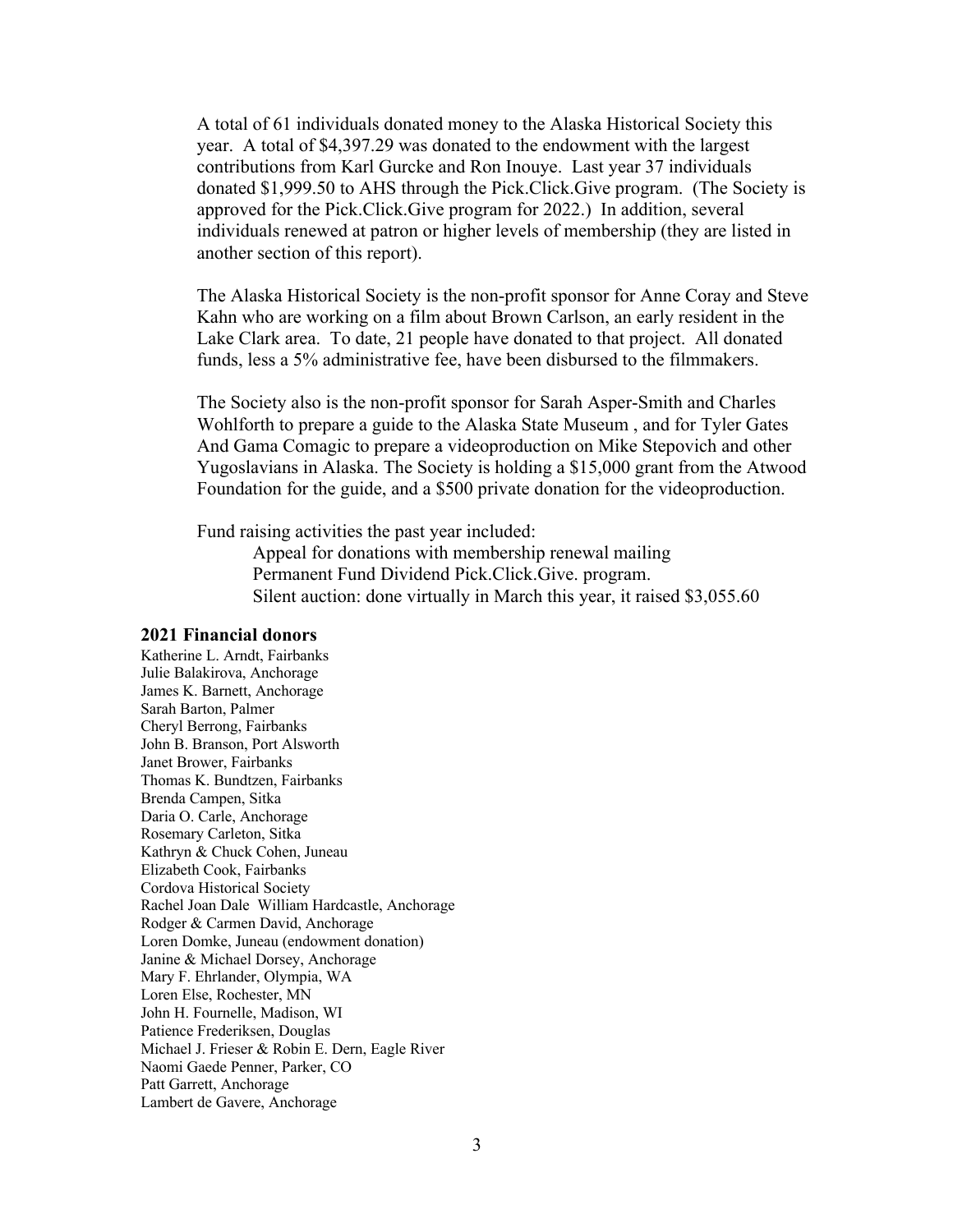Patuk Glenn, Eagle River Madeline Gocke, Willow Karl Gurcke, Skagway (endowment donations) John R. Hemmeter, Anchorage Patricia Holloway, Fairbanks Ray Hudson, Middlebury, VT Sarah Isto & Gordon Harrison, Juneau Colleen Kelly, Seward Sarah King Fund and Hillcorp Alaska, Alaska Community Foundation Mark Kirchhoff, Juneau Jean Kline, Douglas Gladi Kulp, Juneau Nancy Lesh, Anchorage Mary C. Mangusso, Fairbanks Rachel Mason, Anchorage Susan M. Means, Anchorage Lael Morgan, Anchorage R. Bruce Parham, Anchorage Art Petersen, Juneau Paul Pfeiffer, Anchorage Donn J. Reese, Anchorage Katie Ringsmuth, Eagle River Patricia L. Seifert, Fairbanks Wayne Selmer, Kalispell, MT Sue Sherif, Fairbanks Gillian Smythe, Anchorage Robert & Catherine Spude, Santa Fe, NM Gary Stevens, Kodiak Carol Sturgulewski, Anchorage Tim Troll, Anchorage Douglas Vandegraft, La Conner, WA Lila Vogt, Anchorage Tom Williams, Fairbanks Thomas Wohlforth, Anchorage Vicky Wisenbaugh, Tenakee Springs J. William T. Youngs, Cheney, WA

## **2021 Brown Carlson Film Project financial donors**

Colleen Bridge, Anchorage Karl Gurcke, Skagway Linda Harriger, Fairbanks Jesse Hronkin, Wasilla Pauline G. Wilson, Fairbanks

## **Annual silent auction**

The annual silent auction was held in March 2021. David Ramseur and Ian Hartman wrote item descriptions, and Carol Gales designed the catalog. The auctions rely on donations, primarily from members. Thank you to the individuals who have donated items this past year.

## **2021 Auction donors**

Chris Allan, Fairbanks Joan Antonson, Anchorage Terrence M. Cole Family, Fairbanks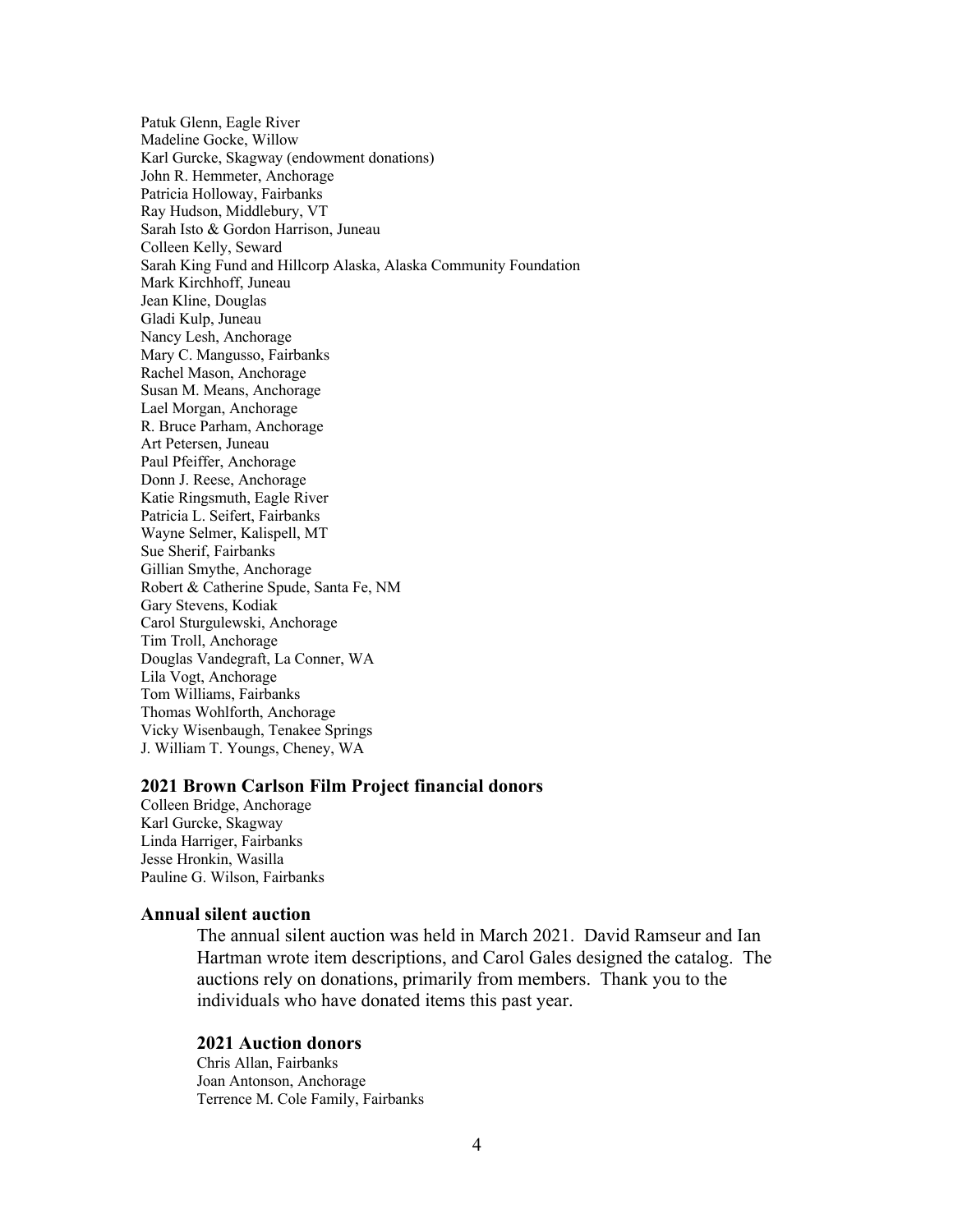Margritt Engel, Anchorage Steve Haycox, Anchorage Nancy Lesh, Anchorage Art Petersen, Juneau Frank Roppel, Wrangell Shelton Family, Washington Tim Troll, Anchorage

## **Board of Directors election -** Erik Johnson

Annually, the Alaska Historical Society elects five of its fifteen members on the Board of Directors to three-year terms. The bylaws state an individual only can serve two terms before taking a year off. The Past President, if ending his or her second term serves another year. This year Tim Troll completed his second term and must take a year off. Patuk Glenn, Rachel Mason, Angela Schmidt, and Will Schneider completed their first terms and agreed to run for a second. Averil Lerman, Kaila Pfister and Wendy Ranney agreed to be on the ballot.

A total of 153 valid ballots were returned. Members elected Patuk Glenn, Averil Lerman, Rachel Mason, Angela Schmidt, and Will Schneider. The 2021-2022 Board of Directors will meet October 16 to elect the officers for the year.

## **Membership -** Will Schneider

The Society has 416 members, up 34 from last year. Members are from 46 Alaska communities, 29 other states and Washington, DC, and the countries of Canada and Germany. A renewal letter was sent in January, and a reminder in March to those who did not respond. Two individuals became life members, 38 members renewed at the patron level, and 9 people gave gift memberships. The Society gained 52 new members. We have 36 life members.

#### **2021 New members**

Milo D. Adkison, Juneau Dan Berriochoa, Fairbanks Gretchen T. Bersch, Anchorage Deirdre Bryan, Anchorage Don Chandler, Placerville, CA Robert Daniel, Anchorage Craig Decker, Wrangell Marilyn Doyle, Juneau Clark Fair, Homer Robin & Paul Fast, Malden, MA Andrew Fraiser, Anchorage Eric Fuglestad, Anchorage Nathanael Ferguson, Leander, TX Dusty Finley, Eagle River Tyler Gates, Chugiak & Montenegro Janice Gilman, Anchorage Jonathan Goodson, St. George Island, FL John & Sarah Hamilton-Hancock, Metlakatla Kate & Hamish Laird Family, Cordova

Britta Hamre, Anchorage Tanya Hardgrove, Hysham, MT Sara Hay, Wasilla John A. Hayes, Long Beach WA Anne Haynes, Homer Carol Hoefler, Ester Michael Hoyt, Nome Kelley Jewell, Gresham, OR David E. Johnson, Sitka Percy G. Jones, Palmer Ken Karstens, Thornton, CO Laura Koenig, Anchorage Manny Lopez, Anchorage James S. Magdanz, Fairbanks Jennie E. McLean, San Angelo, TX Corrine & Mike McVee, Anchorage Richard H. Mylius, Anchorage Karen Norris, North Pole Matt Olsen, Marietta, GA Dan O'Neill, Fairbanks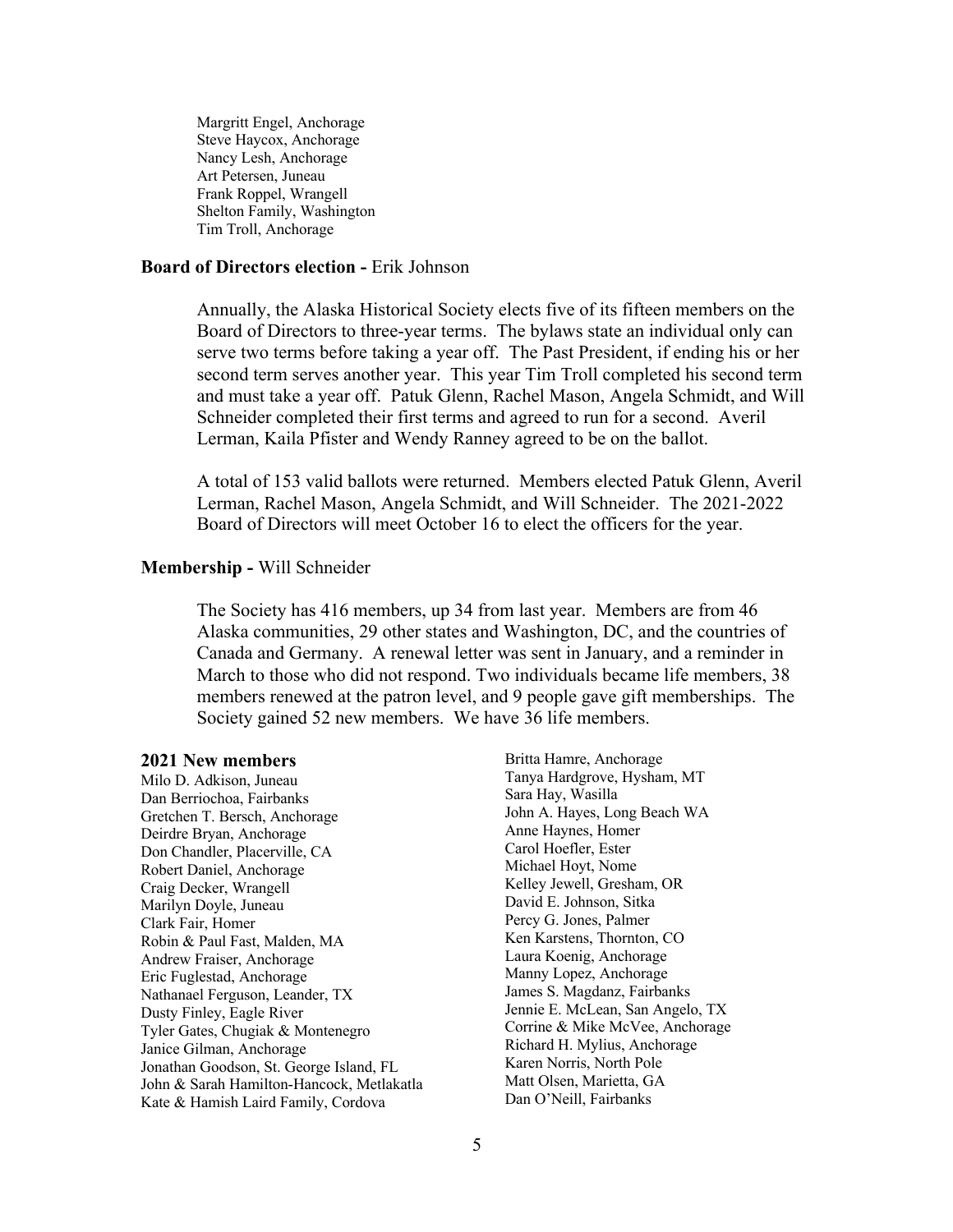Warren Payne, Petaluma, CA Kalia Pfister, Anchorage Wendy Ranney, Cordova Ronald I. Regnart, Anchorage Aaron M. Schutt, Anchorage Patricia L. Seifert & Family, Fairbanks Bert Stammerjohan Family, Cordova

#### **2021 Patron members**

James R. Arneson, Kodiak Tom Begich, Anchorage Judy Bittner, Anchorage Colleen Bridge, Anchorage Teresa W. Carns, Anchorage John B. Chenoweth, Juneau Ann Fienup-Riordan, Anchorage Ayse C. Gilbert, Anchorage Carol Gustafson-Goldsmith, Kailua, HI Michael Hawfield, Homer Stephen Haycox, Anchorage Allison K. Hoagland, Washington, DC Barbara Hood, Anchorage Wayne Jensen, Douglas Robert M. Johnson, Anchorage Jean Kline, Douglas Marilyn R. Knapp, Bellingham, WA Averil Lerman, Anchorage Susan (Shana) Loshbaugh, Fairbanks

#### **New life members**

Matthew Bergman, Vashon, WA Charles Lew Tobin, Nome

## **2021 donors of gift memberships**

Joan Antonson, Anchorage Nancy Bird, Cordova Judy Bittner, Anchorage Rex G. Finley II, Anchorage Andrew Fraiser, Anchorage Mary Jane Hancock, Houston, TX Linda Harriger, Fairbanks Gladi Kulp & Jon Pond, Juneau Lou Thompson, Santa Rosa, CA

## *Alaska History* **journal** - Ross Coen, editor

The first issue of volume 36 of *Alaska History* was printed and distributed last spring, and the fall issue is at the printers and due to be shipped in late December.

The spring issue articles: William Schneider, "When a Small Typo Has Big Implications" Chris Allan, "Daredevil: How the Aviator Clarence Prest Tried (and Failed) to

John V. Stanford, Jr., Anchorage Kristie Swanson, Douglas Gerrit Verbeek, Anchorage Jennifer L. Williams, Norwalk, OH Andreas Wommelsdorf, Mainz, Germany J. William T. Youngs, Cheney, WA

Donna Matthews, Anchorage Molly McCammon, Anchorage Dorothy Moore, Valdez Richard Mylius, Anchorage Frank Norris, Santa Fe, NM David W. Norton, Fairbanks R. Bruce Parham, Anchorage William Pegau, Cordova Sara Piasecki, Anchorage Sandy & Thad Poulson, Sitka Wendy Ranney, Cordova Timothy Rawson, Anchorage Katherine J. Ringsmuth, Eagle River Laury Scandling, Juneau Anthony Sisto, Eagle River Gina Spartz, Juneau Michael Tola, Fairbanks Tim Troll, Anchorage Terry & Mary Wanzer, Ketchikan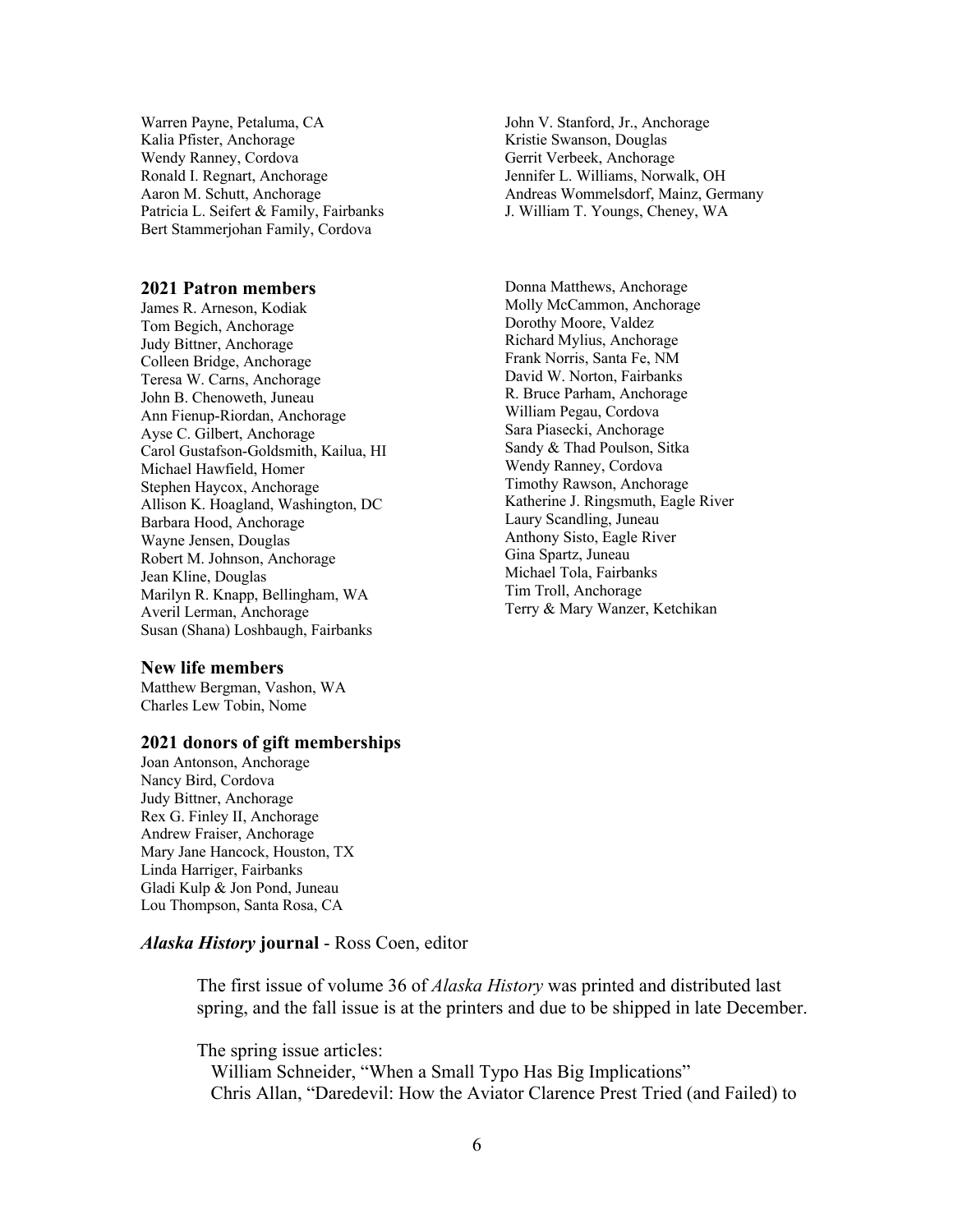Pioneer an Air Route through Alaska to Siberia"

 Sergei Kan, "Orthodox Church Brotherhoods of the Sitka Creoles, 1870s–  $1910s"$ 

The fall issue articles:

Rolfe G. Buzzell, "Women of the Sunrise Mining Camps, 1895–1901"

 Dorota Kupis, "Early Jesuit Missions in the Yu'pik Territory: Interactions with Other Faiths and Native People"

John Branson, "The Bomber Valley Incident, September 3-29, 1944"

As usual, both issues feature book reviews and Alaskana. Thanks to Jo Antonson for her work as book review editor and Kathy Ward for compiling Alaskana.

The recipient of the Morgan and Jeanie Sherwood Award for Best Article in Volume 34 (2020) is Robert L. "Bob" Spude for "Fairbanks Assayer Gustave Eugene Beraud and 88 Tons of Gold, with Comments on the Assayers in the Alaska-Yukon Goldfields, 1898-1920." Bob received a \$500 prize. The awardee is selected each year by the journal's editorial advisory board. Sadly, one of the editorial advisors, Terrence Cole, died this past year.

Jeanie Sherwood generously re-endowed the endowment last summer and an account has been opened at the Alaska Community Foundation for it.

The journal's printer is Sheridan Books, based in Pennsylvania with offices in several other states. It does a good job, and it is by far the most economic option we have. From time to time we request quotes from other printing companies just to compare, and Sheridan is always the best. It appears Sheridan, like many businesses today, is facing understaffing and supply issues at the present time. The fall issue is not scheduled to be completed until late December.

There are a couple of articles "in the can" for the Spring 2022 issue, and a few manuscripts are currently out for review. That said, submissions are always encouraged.

## *Alaska History News* **quarterly newsletter -** David Ramseur, editor

*Alaska History News* has been compiled, printed and distributed quarterly. This past year Frank Broderick, Archgraphics, did the layout, Great Originals the printing, and TNT Business Services the mailing. The newsletter is sent to members and to all historical societies, museums, and cultural centers in the state. David Ramseur is the new editor and has brought his journalism experience to improving and expanding the content. Rachel Mason continues to write the news and notes and Chris Allan provides oddments. Carol Gales is going to start doing the newsletter layout with the next issue.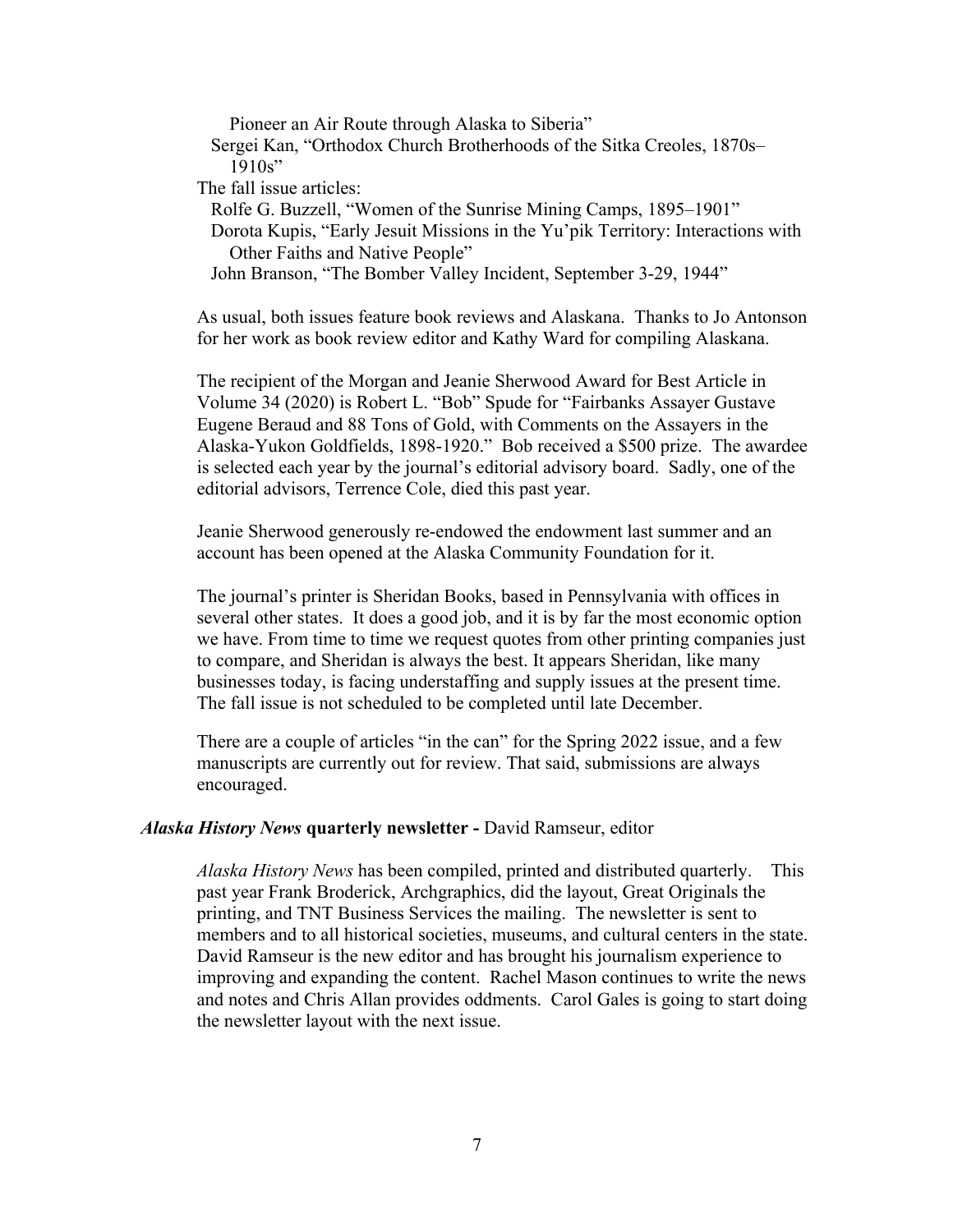#### **Records and collections -** Jo Antonson

The University of Alaska Anchorage Archives and Manuscripts Department houses the Alaska Historical Society's records and donated collections. 25 individuals donated papers, films, photographs, and other materials to the Society this past year. Thanks are due Arlene Schmuland and her staff for processing the donations and making them available to researchers.

**2021 Donors of materials to AHS**: George Albrecht, Rockville, MD, booklet titled *Alaskana* written by Marie Drake in 1938 Barbara Boyd, El Cajon, CA, photos and letters from Juneau, c. 1912, and photos from Flat, 1930s Sally Brandes, Lone Tree, CO, Chitina real photo postcard and 1959-50 AK game regulations booklet Martin L. Cannon II, Black Butte Ranch, OR, 1972 Chevron map of Alaska Don Chandler, Placerville, CA, photo album Eklutna Board School Mary Chapman, University Place, WA, 5 picture postcards from Alaska, 1963 Julie Collins, Santa Rosa, CA, 3 photo albums from Sitka c. 1942, and completed permit from military to enter Alaska in 1942 Peggy Cox, Omaha, NE, 1900 photo of Juneau church Marian Desrosiers, West Barnstable, MA, postcards and 80 slides of Alaska, 1970s Frederick Giannelli, Harwich, MA, AK Purchase Centennial commemorative Jim Beam whiskey bottle Lynne Green, Eagle River, AK, 75 slides of south-central Alaska, 1955-1961, including the statehood celebration and Fur Rendezvous activities in Anchorage Nancy Lesh, Anchorage, AK, complete bound set of *The Alaska Journal*, 1971-1986; 41 issues of *Alaska Geographic* Joanne Lynk, Wadena, MN, 1930s Alaska Steamship, Alaska Railroad and Northern Pacific promotional pamphlets about Alaska Erin Morgan, Seattle, WA, copy of great-aunt's account of living and working in Alaska late 1920s-30s, primarily Juneau Marilyn Morton, Rockwood, PA, uncle's 11 photos from Valdez area, 1944 Dr. Joseph H. Shelton Family [Katie Shelton Westbrook], Bainbridge Island, WA, 1950-60s photos and slides of Alaska, several newspapers, toy bidarka, Native doll made in Hooper Bay Alvin Schaut, Plainfield, WI, color photo postcard of Whitehorse Rapids—Alaska! Joe Story, photos of Anchorage, set of steamship menus, pamphlets Jeanne M. Trachta, Council Bluffs, Iowa, 40 slides of southcentral Alaska, 1940-1960 Robert L. Vaughn, Pleasant Hill, MO, AK Steamship Co. map of southeastern & southwestern routes Sally Ward, Richfield, MN, tinted photo of 2 prospectors tracking boat up Knik River Denise Woodleym Bellevue, WA, June 27, 1900 edition of the *Nome Gold Digger* newspaper Kent Woodward, Loveland, CO, slides of trips to Alaska in 1972, 1976, 1977 and 1980 taken by his uncle, a pilot

Wyandot County Historical Society, Upper Sandusky, OH, photo postcard sent in 1944 Joseph Young, Alameda, CA, Hegg photograph

#### **Website/Facebook/Instagram** -Karen Brewster, Erik Johnson

Content is added to the website, and posts are made on Facebook. Billy Finley, Couloir Graphics, provides technical assistance for the website. The conference sessions from last year are on the website, and those from this year will be added.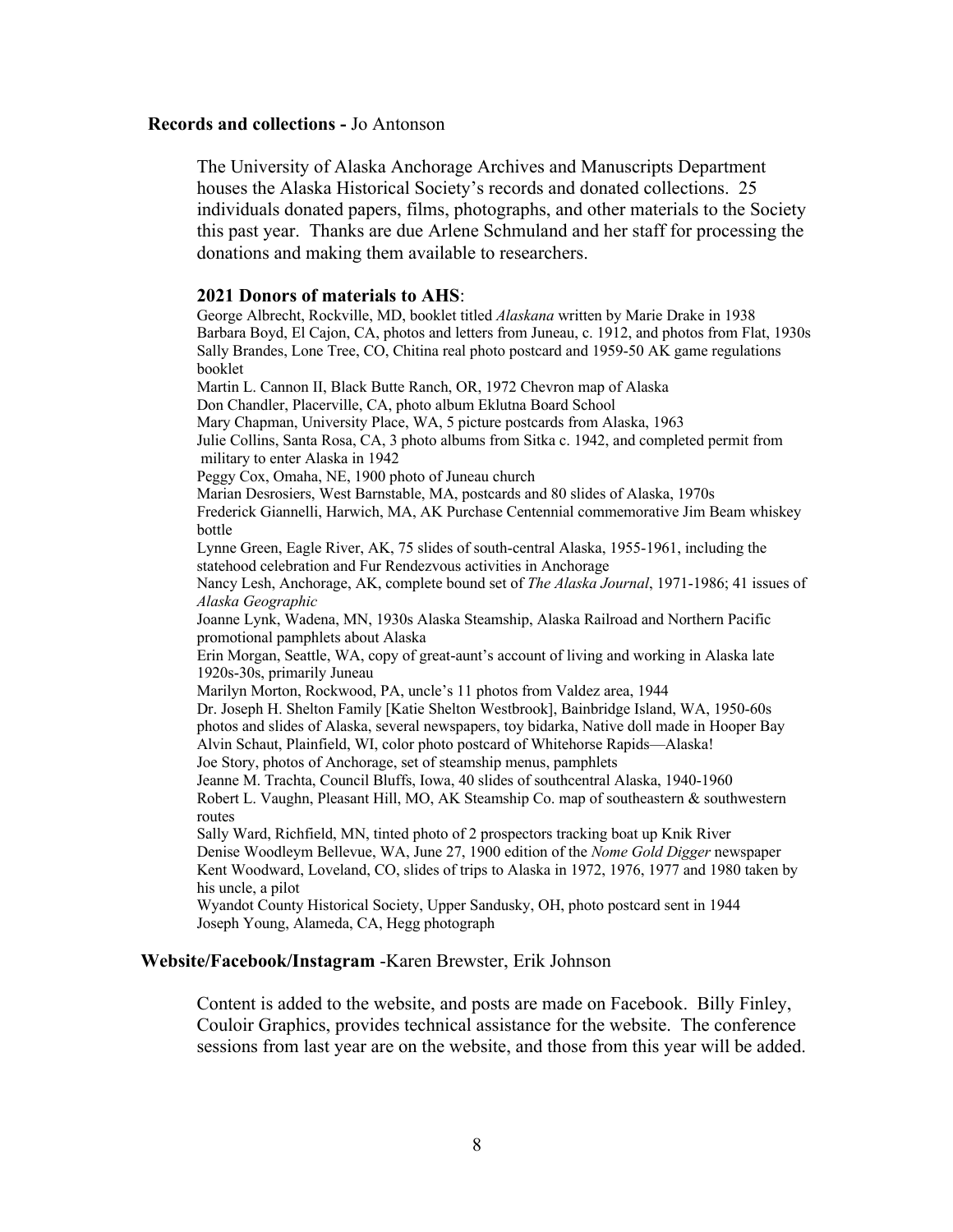Jo Antonson checks the e-mail. Thank you to the members who assist with answering research questions that are forwarded to you.

## **Alaska Historical Commission nominations -** Ron Inouye

The Alaska Historical Society recommends individuals to the Governor for two seats on the 9-member Alaska Historical Commission. Rebecca Poulson and Ray Bonnell served this past year in the seats. Rebecca's term ended last summer, and the Alaska Historical Society recommended she be reappointed. When asked by the Governor's Boards and Commissions staff for several additional names, the Society submitted two additional names, Ian Hartman and Patty Piersol. At this time, the website does not indicate Governor Dunleavy has made an appointment.

Thank you to Rebecca and Ray for serving on the commission. Members are encouraged to contact them to suggest projects the commission might undertake. They should also be advised of issues of concern regarding Alaska history, historic preservation, and geographic place names.

## **Annual meeting / conference** - Rachel Mason

Committee members included Patuk Glenn, Mike Hawfield, Tim Troll, Karen Brewster, Will Schneider, and Carol Gales. The Board of Directors decided it would be wisest and most practical to do the 2021 conference virtually. The program committee discussed and recommended the theme "Communities Remembered and Imagined" and sent out a call for papers. They recommended Tom Kizzia as the keynote speaker. Tom was completing a book on the town of Kennecott after the mine closed in 1938 until the National Park Service obtained the property in the 1980s. The program committee wanted to include sessions to commemorate the 50<sup>th</sup> anniversary of the Alaska Native Claims Settlement Act as well.

The program committee elected to use the Zoom platform for the meeting, because it worked pretty well last year. Karen Brewster agreed to be the Zoom host. Comments about the 2020 conference were considered. One recommendation was to have a printed conference program, and Carol Gales stepped up to do the design and generally oversee the project. A copy of the program was mailed to all who registered at least five days before the conference.

Thirty proposals to make presentations were received. Spreading the conference over two weeks, as was done last year, allowed for single sessions. Thank you to all presenters and moderators. The registration fee was kept to a minimum, \$50. Over 100 people registered for the conference. Thanks to David Ramseur, Ian Hartman and Will Schneider, the Alaska Historical Society applied for and received a \$7,500 grant through the Alaska Humanities Forum and National Endowment for the Humanities, to make up for lost conference revenue last year and this year. It is greatly appreciated.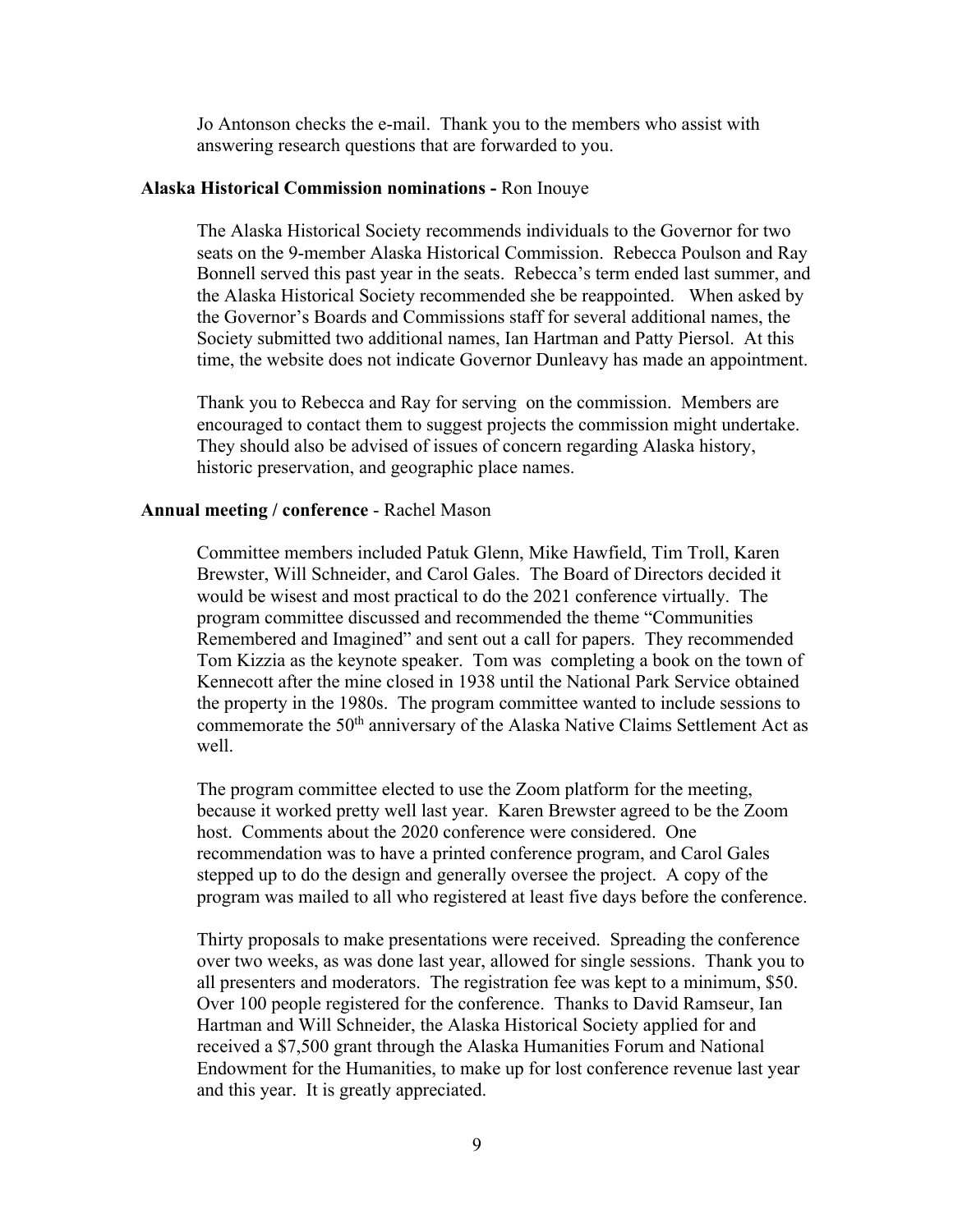## **Advocacy** - Ian Hartman

Committee included: Will Schneider, David Ramseur, Pennelope Goforth, Anastasia Tarmann, Judy Bittner, Patience Frederiksen

After a scare at the end of the year that the closure and sale of the National Archives and Records Administration facility in Seattle was being fast-tracked, in February a Seattle district judge temporarily suspended the closure and transfer. In April the Office of Management and Budget reversed its earlier decision and ended the federal government's effort to sell the Seattle building and close the facility. Senators Lisa Murkowski and Dan Sullivan and Representative Don Young were helpful in getting the project stopped. Since the decision, the AHS with other historical groups in the Pacific Northwest continues to urge federal representatives to provide funding to rehabilitate the building or to build a new facility to house the records.

A committee chaired by Ross Coen, organized to investigate inventorying statues and monuments in Alaska, but has not gotten very far. The City of Sitka removed the statue of Alexander Baranov in front of Centennial Hall. Plans are to put it in the museum and supplement it with additional information.

The Advocacy Committee crafted and distributed a "Statement on History, the Climate of Divisiveness, and Support and Solidarity with Alaska's Jewish Community" earlier this month. Two recent incidents prompted the action: vandalism to the Alaska Jewish Museum; and the misuse of history when some Anchorage residents who attended a public hearing to oppose adoption of an indoor mask mandate wore Stars of David drawing parallels to German Jews targeted by the Nazi regime. The statement was widely distributed, appeared as a letter to the editor in the *Anchorage Daily News,* and is posted on the AHS website.

The AHS kept in contact with the Alaska Division of Libraries, Archives and Museums and the Office of History and Archaeology regarding their state and federal funding. Both programs took reductions. Letters were sent regarding the cuts and then about the vetoes urging that the matching funds be restored to the Office of History and Archaeology. Also this past year, the committee sent a letter to University officials about the importance of the University of Alaska Press.

In light of our conference session last week, there is interest in advocating around the issue of history education in K-12 and perhaps the University system. There seems to be some interesting opportunities to dialogue with teachers and learn more about how we can strengthen standards or engage the state legislature to support history education.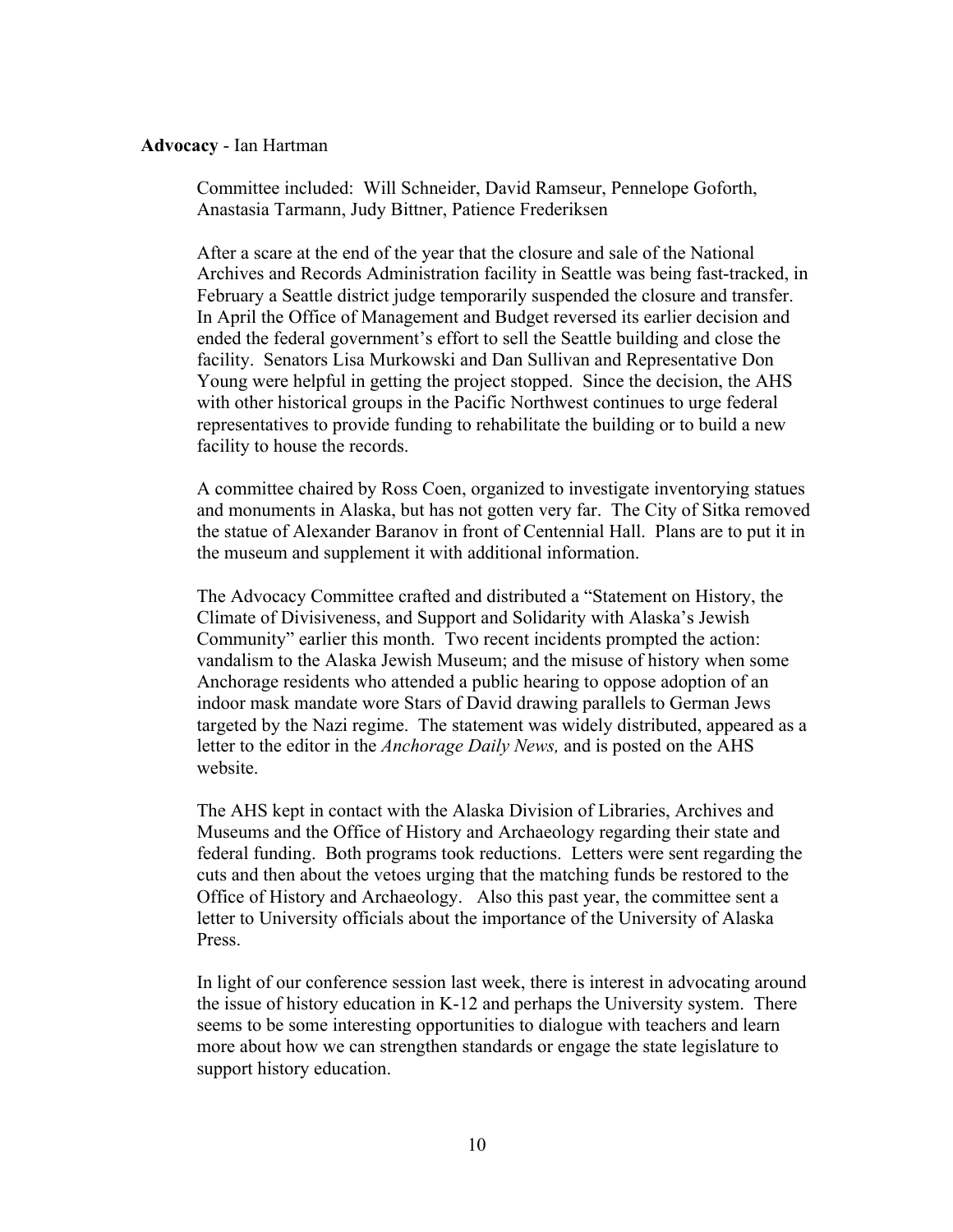## **Special projects**

## Rebuilding Brown Videoproduction

The AHS is serving as the non-profit sponsor for Anne Coray and Steve Kahn, residents of Lake Clark, who own the property and cabin built by Brown Carlson, one of the first permanent residents around the lake. Work is progressing on the film they are pursuing to tell Carlson's story and their story of restoring his cabin. The story line is complete, and additional film footage was sent to the producer at the end of this summer.

## Alaska State Museum Catalog: Our Stories, Many Voices

The Society agreed to serve as fiscal sponsor for Sarah Asper-Smith and Charles Wohlforth to write, design, and produce a catalog for the Alaska State Museum's history exhibit. They received a \$15,000 award from the Atwood Foundation and are seeking additional grants so Charles can begin researching and writing the text.

#### Stepo!

Filmmaker Tyler Gates, former Alaska resident now living in Montenegro, and Gama Comagic asked the Alaska Historical Society to serve as fiscal sponsor for a videoproduction project to document the many Yugoslavians who emigrated to Alaska, with special attention to the Stepovich family in the Fairbanks area. Gates visited Alaska this summer and spent time with members of the Stepovich family in Fairbanks. They expect to step up their efforts to raise funds and apply for grants and have recently made a \$500 donation to the project.

## Chena History

Dan O'Neill asked the Society to serve as non-profit sponsor for his project to research and write a history of the area around Chena hot springs. The Board of Directors approved doing so. Federal grant requirements changed, however, and the non-profit organization needs to be significantly involved when a grant is awarded. Currently Dan is proceeding with his research, but no funds are coming through the AHS for his work.

Alaska Native Claims Settlement Act 50th Anniversary - Will Schneider, Karen Brewster, Patuk Glenn, Ron Inouye, Bruce Parham, Sue Sherif, Jo Antonson, Steve Rollins

The committee is well on the way to producing its guide to the sources for the study of the Alaska Native Claims Settlement Act. Steve Rollins, Director of the UAA/APU Consortium Library, worked with Will Schneider to develop a project proposal and the Alaska Library Network agreed to be the fiscal sponsor. The Rasmuson Foundation awarded a grant of \$11,000 for the project, and Alaska Native regional corporations contributed funds: Bristol Bay, Calista, Koniag, Doyon, Sealaska, Bering Straits; and Steve provided additional funding from a related grant he received from the Atwood Foundation.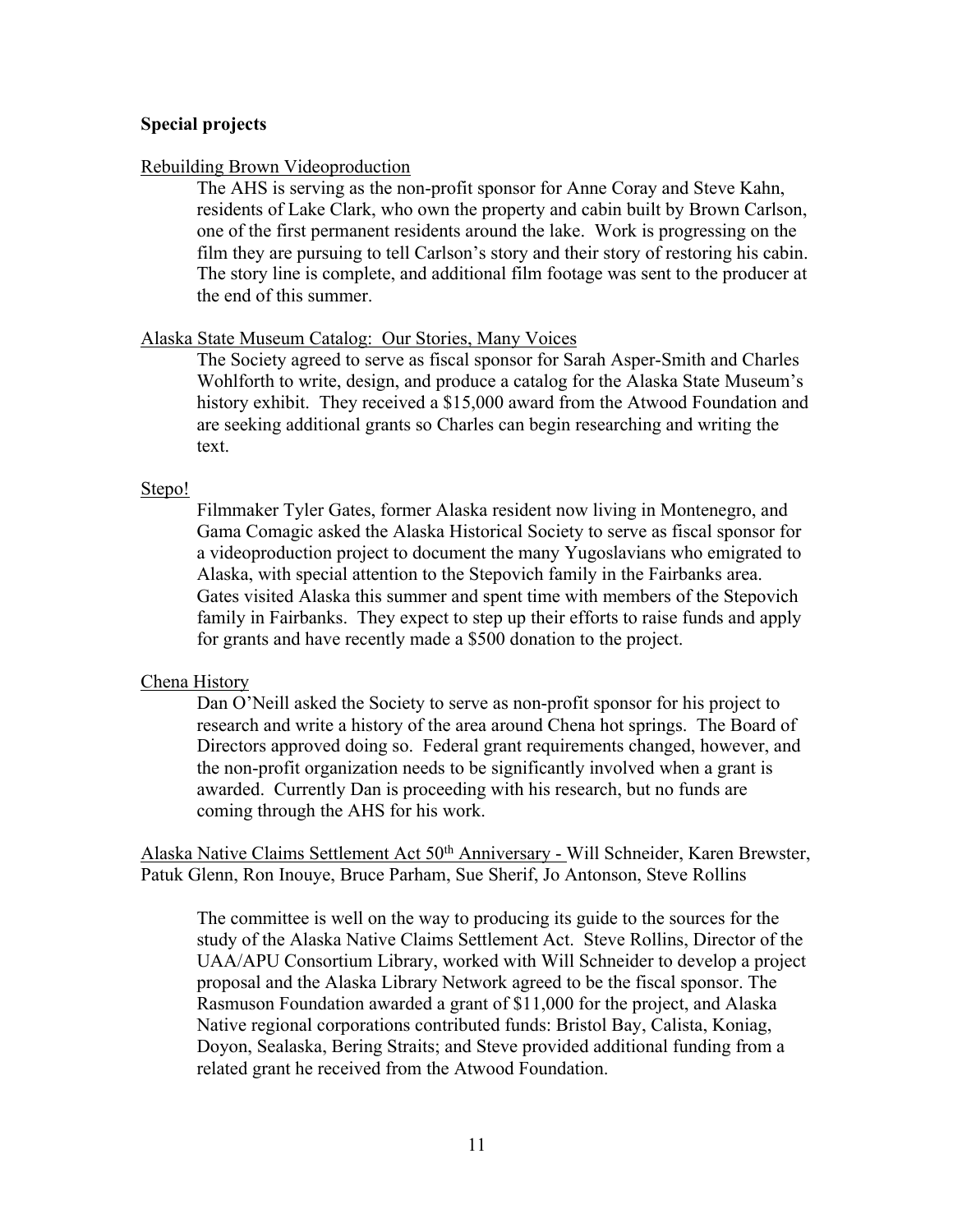The scope of the project includes events leading up to land claims, provisions of ANCSA, and impacts of the act in the years since passage. The guide will include an introductory essay with a brief overview of the historical issues and description of the scope of the work prepared by Will Schneider. The second section describes collections researched at archives, online, and at National Archives facilities and presidential libraries. Will Schneider and Karen Brewster researched collections at the University of Alaska Fairbanks archives, Dan Monteith at the Alaska Historical Library and State Archives in Juneau, and Becky Butler, Susan Means, Joan Dale and Sean Smith at the University of Alaska Anchorage archives in Anchorage. David Krupa researched internet sources and Bruce Parham covered the National Archives, including several of the presidential libraries. Ron Inouye and Sue Sherif developed a list of names and are writing several sentences about each individual and how they were involved with the ANCSA. Mike Hawfield is working on an educational component. Sue Sherif and Jo Antonson are compiling and annotating a bibliography. Karen Brewster is compiling and formatting the information. The guide is already over 500 pages. The plan is to have the draft ready by December 18, 2021, the anniversary date.

# **United States 250th anniversary -** Erik Johnson

Five years to go. It is time for Society members to discuss possible projects and determine interest in pursuing them. The American Association for State and Local History (AASLH) is taking the lead nationally. It is encouraging each state to get a resolution passed by its legislature or an executive proclamation and to create a task force.

## **Memorials** - Ron Inouye

The Alaska Historical Society annually recognizes members, colleagues, and friends who died the past year. The profiles will be on the AHS website with those from prior years. This year those being remembered are:

Trefon Angasan, Jr., Bristol Bay Rita Bluemenstein, Tununak Neal Brown, Fairbanks Robert Charlie, Minto and Fairbanks Terrence M. Cole, Fairbanks Mike Gravel, Seaside, California John Havelock, Anchorage Katie Hurley, Wasilla Jay Kerttula, Palmer Albert Kookesh, Angoon Bob Mitchell, Anchorage Ken Nail, Jr., Alabama Lyle D. Perrigo, Anchorage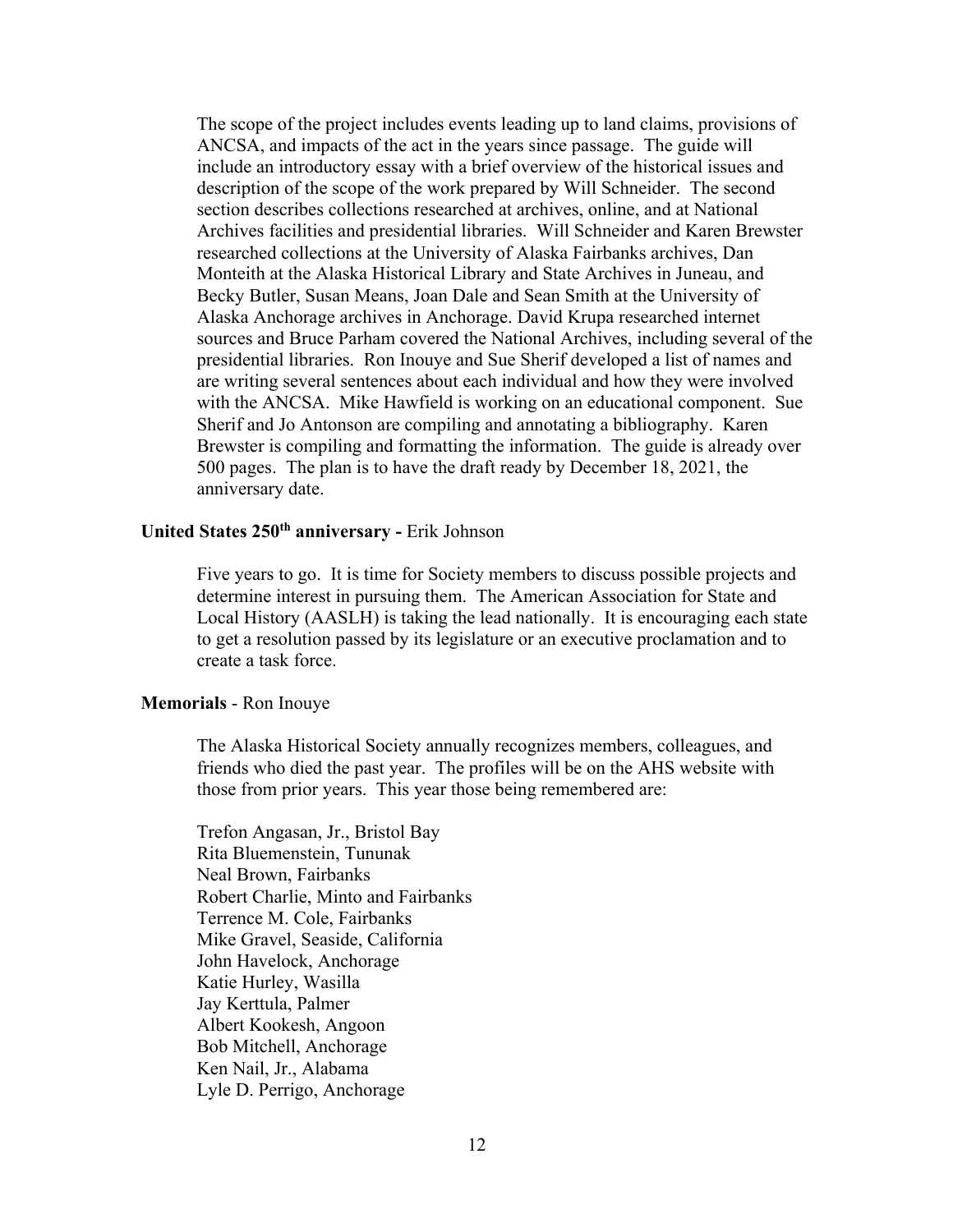Patrick Pletnikoff, St. George Island Millie Renkert, Anchorage John Sackett, Huslia Glen Simpson, Fairbanks Frank Soos, Fairbanks Cynthia Toohey, Girdwood Dixie Waddell, Chugiak Fred T. Williams, Copper Center

**Awards** - Will Schneider, Michael Hawfield, Rachel Mason, Angela Schmidt

The committee advertised for nominations, this year doing a special postcard mailing to encourage nominations. They reviewed the submissions and made award recommendations to the Board of the Directors. As part of the discussions, the committee recommended naming the Student and Beginning Professional Award to honor and remember Terrence M. Cole who encouraged so many of his students to become active in the Alaska Historical Society and present at the annual conferences. The Board or Directors endorsed the selections and approved naming the award for Terrence at their September meeting.

#### **Esther Billman Award 2021**

Gastineau Channel Historical Society for the *Gastineau Heritage News'*s remarkable history of Juneau-Douglas breweries.

## **Evangeline Atwood Award 2021**

Joan Skilbred of Fairbanks for uncovering Alaska history and widely sharing it using media, lectures, displays and newsletters.

#### **Elva R. Scott Local Historical Society Award 2021**

Cook Inlet Historical Society and Anchorage Museum for a collaborative online series of eight programs amid the disruption of the Covid-19 pandemic.

#### **Contributions to Alaska History Award 2021 (3 awards)**

Irene Sparks Rowan of Anchorage for working to preserve and share the history of the Alaska Native Claims Settlement Act.

Dermot Cole of Fairbanks for bringing historical perspective to journalism and being the author of six books on Alaska history.

J. Pennelope Goforth of Anchorage for being a dedicated researcher and impassioned advocate for Alaska history.

**Terrence M. Cole Student & Beginning Professional Travel Scholarship 2021** Lauren Peters, Ph.D. student of Native American Studies at University of California Davis.